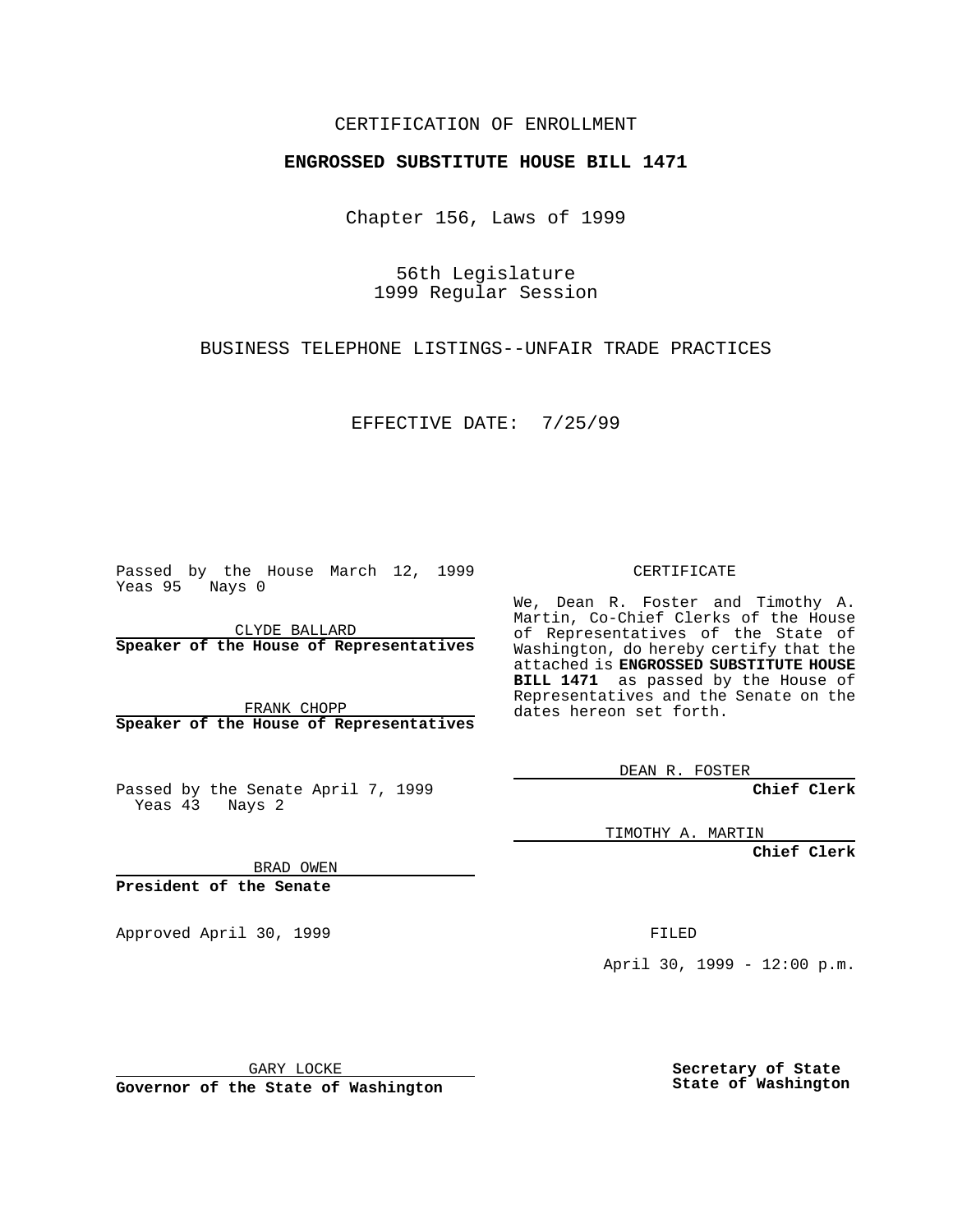## **ENGROSSED SUBSTITUTE HOUSE BILL 1471** \_\_\_\_\_\_\_\_\_\_\_\_\_\_\_\_\_\_\_\_\_\_\_\_\_\_\_\_\_\_\_\_\_\_\_\_\_\_\_\_\_\_\_\_\_\_\_

\_\_\_\_\_\_\_\_\_\_\_\_\_\_\_\_\_\_\_\_\_\_\_\_\_\_\_\_\_\_\_\_\_\_\_\_\_\_\_\_\_\_\_\_\_\_\_

Passed Legislature - 1999 Regular Session

## **State of Washington 56th Legislature 1999 Regular Session**

**By** House Committee on Commerce & Labor (originally sponsored by Representatives Conway, Crouse, Wood, Poulsen, Kessler and Thomas)

Read first time 02/26/1999.

 AN ACT Relating to unfair trade practices regarding business telephone listings; and adding a new chapter to Title 19 RCW.

BE IT ENACTED BY THE LEGISLATURE OF THE STATE OF WASHINGTON:

 NEW SECTION. **Sec. 1.** The definitions in this section apply throughout this chapter unless the context clearly requires otherwise. (1) "Local telephone directory" means a publication listing telephone numbers for various businesses in a certain geographic area and distributed free of charge to some or all telephone subscribers in that area.

 (2) "Local telephone number" means a telephone number that can be dialed without incurring long distance charges from telephones located within the area covered by the local telephone directory in which the number is listed. The term does not include long distance numbers, toll-free numbers, or 900 exchange numbers listed in a local telephone directory.

 (3) "Person" means an individual, partnership, limited liability partnership, corporation, or limited liability corporation.